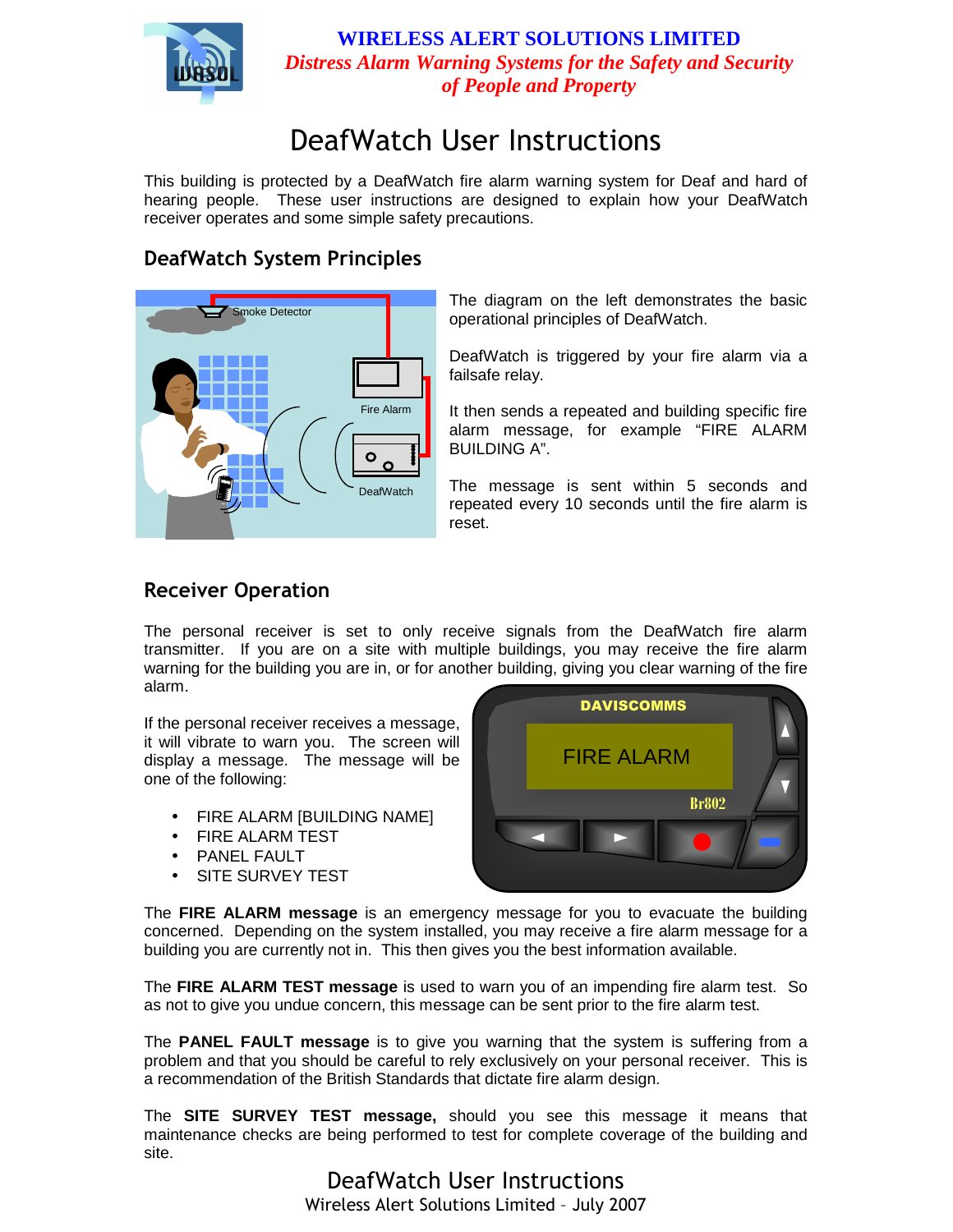

### Quick Start Guide - Essential Information

When the personal receiver is switched off, the message "PAGER OFF" is displayed. To turn on the receiver, hold down the BLUE button for approximately 3 seconds. The receiver will vibrate and/or bleep, indicate its name (default: "DeafWatch") and go through its diagnostics check. Once the receiver has completed this cycle it will display the time and date and battery level, called the standby display. All operations are initiated from this standby display.

#### Vibrate Only Setting

When the receiver starts up it will vibrate if it is set in vibrate mode, or play a little tune if in default mode.

From the standby display press the BLUE button, then the RED button. The Options Menu is displayed with the message SET ALERT. Press the RED button, then the RIGHT ARROW button once, the receiver will vibrate. Press the RED button to set the receiver to vibrate only.

#### **Vibrate Only Mode = BLUE x 1, RED x 2, RIGHT ARROW x 1, RED x 1 to confirm.**

Some clients decide to set the receivers so that they automatically bleep and vibrate every time they receive a message. If this is the case then the above instructions are superseded.

#### 1) Receiving Message, 2) Read Message

- 1) When activated by an alarm message the receiver will bleep and/or vibrate for a short burst and will stop when acknowledged with the BLUE button (on the right). Read the message sent to ensure you are not in danger.
- 2) To reread any message, push the BLUE button and an INBOX is displayed. If all messages have been read then "00" is displayed. If the BLUE button is pressed again, then the last message received is displayed. At the top of the display shows how many messages are stored. If BLUE button is pressed again the message is again displayed. If the BLUE button is pressed again this will display the date stamp of that message. This interval of pressing the BLUE button needs to be no longer than ten seconds; otherwise the display reverts to the standby screen of time/date and battery level.

#### Switching Receiver Off

From the standby display press the BLUE button, then the RED button. This will bring up the Options Menu. Use the LEFT ARROW button once to move along the options to the "TURN OFF" option. Press RED button to select and then confirm TURN OFF? with the RED button. PAGER OFF will be displayed. Once again the time between each button depression should be less than ten seconds; otherwise the screen will go into standby display.

#### **OFF = Press BLUE x 1, RED x 1, LEFT ARROW x 1, RED x 2.**

#### **Time and Date**

To access and set time and date of your personal receiver:

Press RED button twice from your standby display and SET ALERT will appear. Press RIGHT ARROW button once to select SET TIME, then press the RED button and a 12 hour clock will appear.